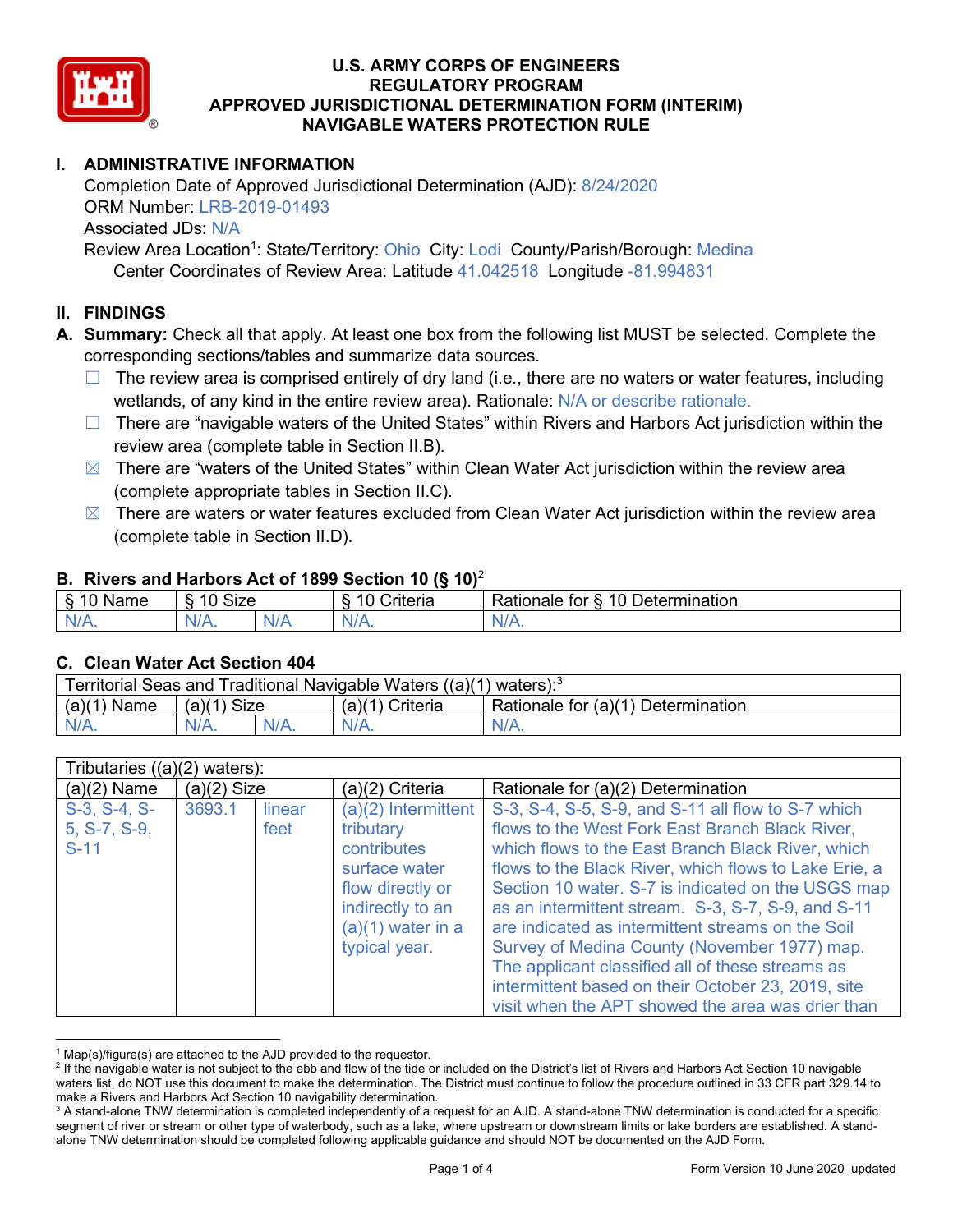

| Tributaries $((a)(2)$ waters): |               |                   |                                                                                                                                                                                                                                                                                                                                 |  |  |  |
|--------------------------------|---------------|-------------------|---------------------------------------------------------------------------------------------------------------------------------------------------------------------------------------------------------------------------------------------------------------------------------------------------------------------------------|--|--|--|
| $(a)(2)$ Name                  | $(a)(2)$ Size | $(a)(2)$ Criteria | Rationale for (a)(2) Determination                                                                                                                                                                                                                                                                                              |  |  |  |
|                                |               |                   | normal. The applicant completed HHEI's for these<br>tributaries which indicated they all had isolated pools<br>of water ranging from less than 5cm to 22 cm. On-<br>site observations of these streams by the Corps on<br>June 16, 2020, also confirmed isolated pools in the<br>streams when the APT showed normal conditions. |  |  |  |

| Lakes and ponds, and impoundments of jurisdictional waters $((a)(3)$ waters): |               |         |                   |                                    |  |  |
|-------------------------------------------------------------------------------|---------------|---------|-------------------|------------------------------------|--|--|
| $(a)(3)$ Name                                                                 | $(a)(3)$ Size |         | $(a)(3)$ Criteria | Rationale for (a)(3) Determination |  |  |
| $N/A$ .                                                                       | $N/A$ .       | $N/A$ . | $N/A$ .           | $N/A$ .                            |  |  |

| Adjacent wetlands ((a)(4) waters):                             |               |         |                                                            |                                                                             |  |  |  |
|----------------------------------------------------------------|---------------|---------|------------------------------------------------------------|-----------------------------------------------------------------------------|--|--|--|
| $(a)(4)$ Name                                                  | $(a)(4)$ Size |         | $(a)(4)$ Criteria                                          | Rationale for (a)(4) Determination                                          |  |  |  |
| <b>W-G, W-H,</b><br>W-I, W-J, W-<br>K, W-L, W-M,<br>$W-P, W-Q$ | 2.57          | acre(s) | $(a)(4)$ Wetland<br>abuts an $(a)(1)$ -<br>$(a)(3)$ water. | These wetlands were observed to physically abut S-<br>7, an $(a)(2)$ water. |  |  |  |

#### **D. Excluded Waters or Features**  $\Gamma$  Evaluded waters  $\Gamma$ (b)(1)  $\Gamma$  (b)(12)):4

| EXCluded Waters $((D)(T) - (D)(TZ))$ . |                       |        |                        |                                                     |
|----------------------------------------|-----------------------|--------|------------------------|-----------------------------------------------------|
| <b>Exclusion Name</b>                  | <b>Exclusion Size</b> |        | Exclusion <sup>5</sup> | <b>Rationale for Exclusion Determination</b>        |
| S-1, S-2, S-6, S-                      | 562.9                 | linear | $(b)(3)$ Ephemeral     | The APT showed conditions were on the drier         |
| $8, S-10$                              |                       | feet   | feature, including     | side of drier than normal for the October 23,       |
|                                        |                       |        | an ephemeral           | 2019, applicant site visit and on the wetter side   |
|                                        |                       |        | stream, swale,         | of normal conditions for the June 16, 2020,         |
|                                        |                       |        | gully, rill, or pool.  | Corps site visit. With conditions being on the      |
|                                        |                       |        |                        | wetter side of normal for the Corps site visit,     |
|                                        |                       |        |                        | these streams were still ephemeral. Headwater       |
|                                        |                       |        |                        | Habitat Evaluation Index forms completed for the    |
|                                        |                       |        |                        | streams on October 23, 2019, all show "No           |
|                                        |                       |        |                        | Water or Moist Channel." The Corps observed         |
|                                        |                       |        |                        | ephemeral channels for all of these streams.        |
|                                        |                       |        |                        | None of these features are indicated with a blue    |
|                                        |                       |        |                        | line (solid or dot-dash) on the USGS map.           |
|                                        |                       |        |                        | Except for S-1, these streams are not shown on      |
|                                        |                       |        |                        | the Soil Survey of Medina County (November          |
|                                        |                       |        |                        | 1977). Stream S-1 is shown on the soil survey       |
|                                        |                       |        |                        | map as intermittent but site visits by the Corps    |
|                                        |                       |        |                        | and applicant confirmed an ephemeral stream         |
|                                        |                       |        |                        | due to no water in the channel on both site visits. |

<sup>4</sup> Some excluded waters, such as (b)(2) and (b)(4), may not be specifically identified on the AJD form unless a requestor specifically asks a Corps district to do so. Corps districts may, in case-by-case instances, choose to identify some or all of these waters within the review area.

 $5$  Because of the broad nature of the (b)(1) exclusion and in an effort to collect data on specific types of waters that would be covered by the (b)(1) exclusion, four sub-categories of (b)(1) exclusions were administratively created for the purposes of the AJD Form. These four sub-categories are not new exclusions, but are simply administrative distinctions and remain (b)(1) exclusions as defined by the NWPR.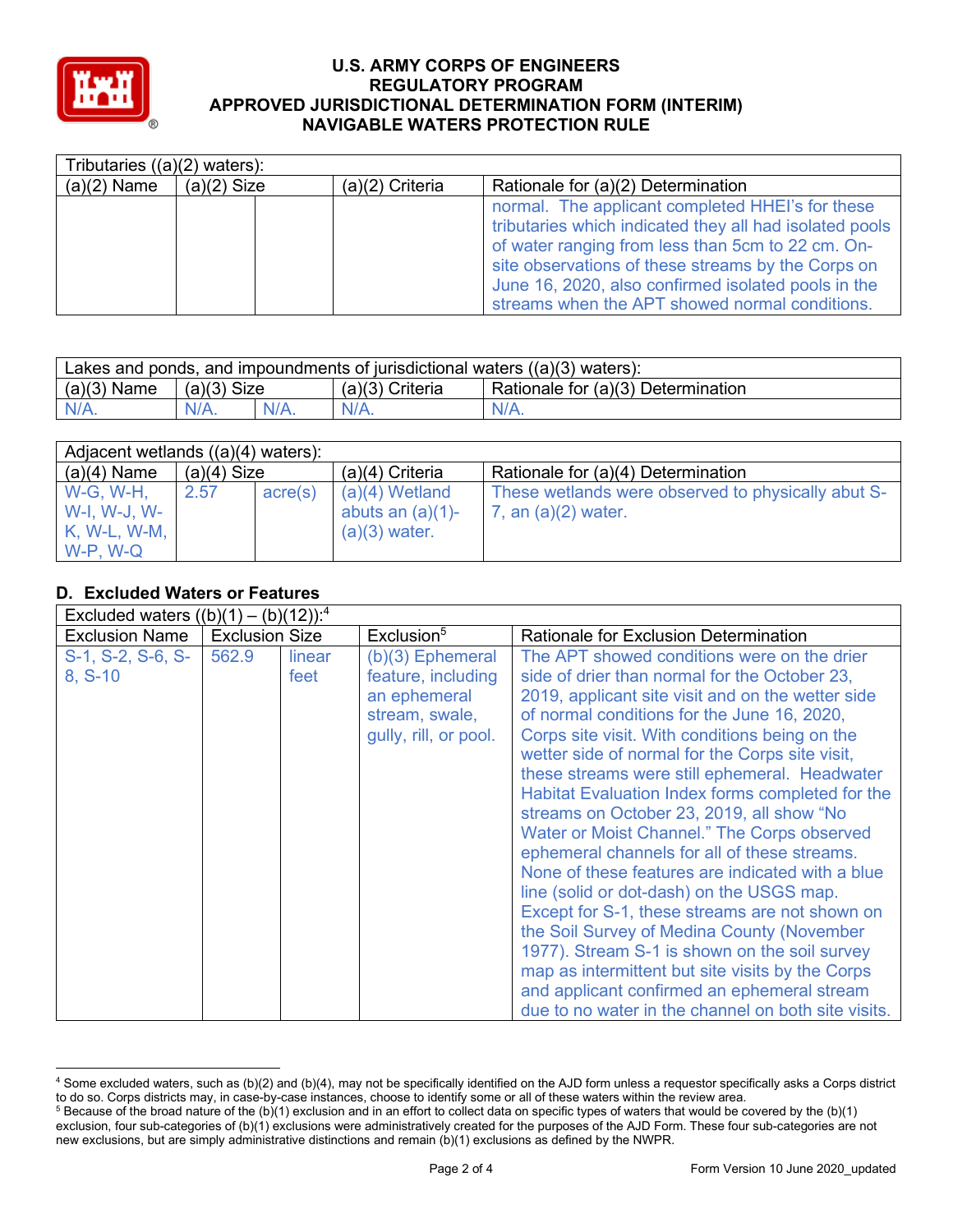

| Excluded waters $((b)(1) - (b)(12))$ : <sup>4</sup>                                            |                       |                  |                                                                                                                                                                                                       |                                                                                                                                                                                                                                                                                                                                                                                                                                                                                                                                                                                                                                                                                                                                                                                                                                                                                                                                                                                                                                                                                                                                                                                                                                                                                                                                                                                                            |  |  |  |  |  |
|------------------------------------------------------------------------------------------------|-----------------------|------------------|-------------------------------------------------------------------------------------------------------------------------------------------------------------------------------------------------------|------------------------------------------------------------------------------------------------------------------------------------------------------------------------------------------------------------------------------------------------------------------------------------------------------------------------------------------------------------------------------------------------------------------------------------------------------------------------------------------------------------------------------------------------------------------------------------------------------------------------------------------------------------------------------------------------------------------------------------------------------------------------------------------------------------------------------------------------------------------------------------------------------------------------------------------------------------------------------------------------------------------------------------------------------------------------------------------------------------------------------------------------------------------------------------------------------------------------------------------------------------------------------------------------------------------------------------------------------------------------------------------------------------|--|--|--|--|--|
| <b>Exclusion Name</b>                                                                          | <b>Exclusion Size</b> |                  | Exclusion <sup>5</sup>                                                                                                                                                                                | Rationale for Exclusion Determination                                                                                                                                                                                                                                                                                                                                                                                                                                                                                                                                                                                                                                                                                                                                                                                                                                                                                                                                                                                                                                                                                                                                                                                                                                                                                                                                                                      |  |  |  |  |  |
| W-A, W-B, W-C,<br>W-D, W-E, W-F,<br>W-N, W-O, W-R                                              | .35                   | $\text{acre}(s)$ | $(b)(1)$ Non-<br>adjacent wetland.                                                                                                                                                                    | These wetlands are located entirely onsite. W-A<br>abuts ephemeral stream S-1, W-E and W-F<br>abuts ephemeral stream S-2, and W-N abuts<br>ephemeral stream S-6. Since the stream<br>channels themselves were determined to<br>be excluded (see above), these wetlands are<br>excluded under b(1) as non-adjacent wetlands<br>as well. The remaining wetlands (W-B, W-C, W-<br>D, W-O, and W-R) were circumnavigated and<br>they were not connected to any jurisdictional<br>water, therefore they are not adjacent wetlands<br>and are excluded under b(1) as well. In addition<br>there is no indication that any jurisdictional water<br>floods into any of these wetlands in a typical<br>year or that they are separated by man made or<br>natural berms or barriers from an a(1-3) water.<br>APT reports for October 23, 2019, the data<br>collection date for the Wetland Delineation<br>Report, and the date of the Corps June 16,<br>2020, site visit, were generated. They showed<br>conditions were on the drier side of drier than<br>normal conditions for the applicant visit and on<br>the wetter side of normal conditions for the<br>Corps visit. With the conditions being on the<br>wetter side of normal conditions on the Corps<br>site visit, these streams still showed ephemeral<br>conditions supporting the conclusion that these<br>wetlands are non-jurisdictional under b(1). |  |  |  |  |  |
| <b>Stormwater</b><br>Basin 1,<br><b>Stormwater</b><br>Basin 2,<br><b>Stormwater</b><br>Basin 3 | .06                   | $\text{acre}(s)$ | (b)(10)<br><b>Stormwater</b><br>control feature<br>constructed or<br>excavated in<br>upland or in a<br>non-jurisdictional<br>water to convey,<br>treat, infiltrate, or<br>store stormwater<br>runoff. | These basins are excluded under (b)(10) due to<br>their creation as stormwater ponds. These 3<br>ponds first appear on the February 28, 2006,<br>Google Earth aerial photograph with initial<br>ground disturbance for completed portions of this<br>development. The previous Google Earth aerial<br>photograph dated June 20, 2005, shows that<br>there were no indications of wetlands or other<br>waters in the locations of the stormwater basins.<br>Therefore these features were created as part of<br>a stormwater plan and are not jurisdictional.                                                                                                                                                                                                                                                                                                                                                                                                                                                                                                                                                                                                                                                                                                                                                                                                                                               |  |  |  |  |  |

# **III. SUPPORTING INFORMATION**

- **A. Select/enter all resources** that were used to aid in this determination and attach data/maps to this document and/or references/citations in the administrative record, as appropriate.
	- $\boxtimes$  Information submitted by, or on behalf of, the applicant/consultant: Wetland Delineation Report-Harris Road Property (CT Consultants, November 20, 2019)

This information is sufficient for purposes of this AJD.